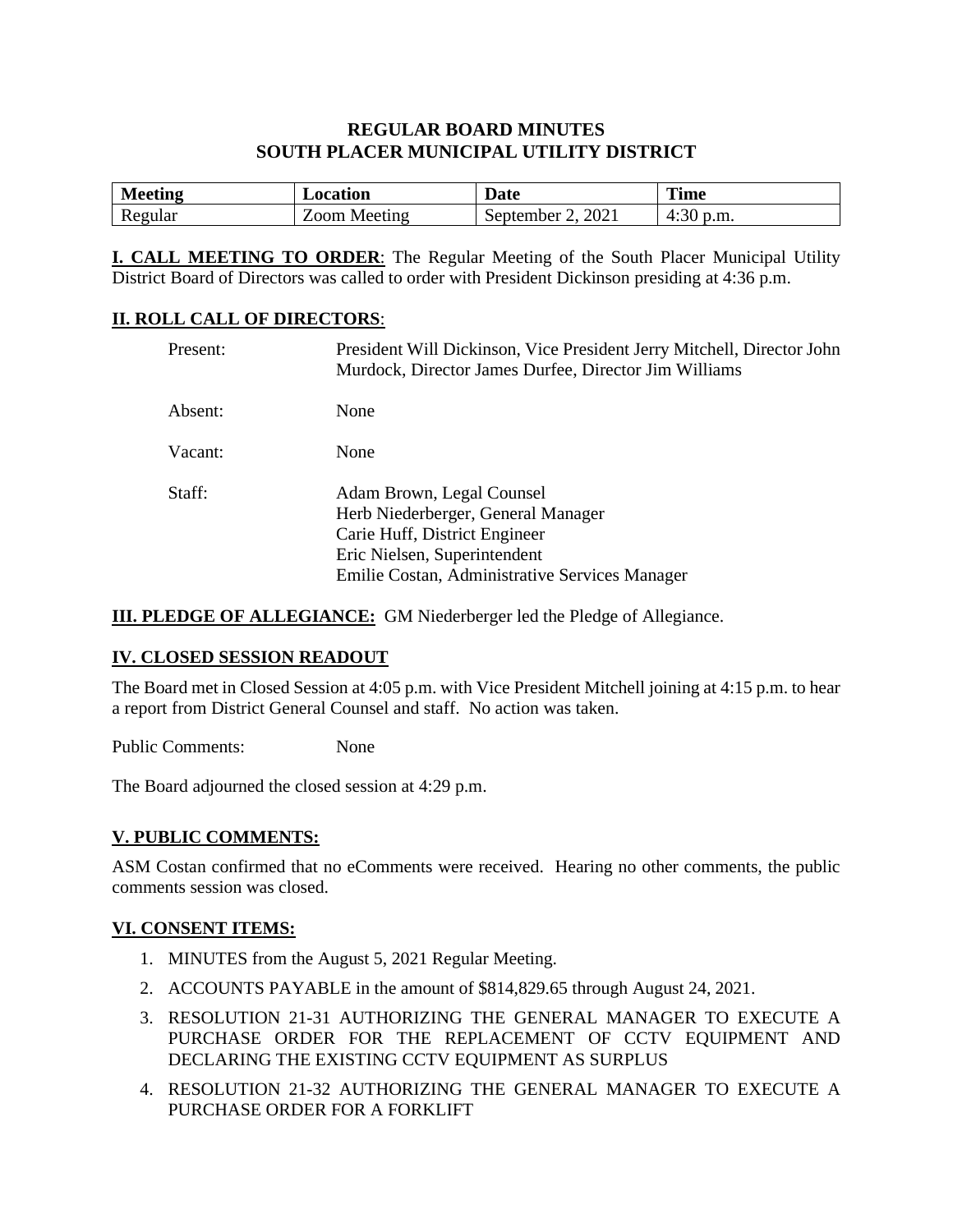Regular Board Meeting September 2, 2021 Page | 2

Director Durfee made a motion to approve the consent items; a second was made by Director Murdock; a roll call vote was taken, and the motion carried 5-0.

### **VII. BOARD BUSINESS**

#### **1. RESOLUTION 21-33 AND RESOLUTION 21-34 PAYING AND REPORTING THE VALUE OF EMPLOYER PAID MEMBER CONTRIBUTIONS**

ASM Costan presented on the Resolutions required to be adopted by the Board and submitted to CalPERS to stop Paying and Reporting the Value of Employer Paid Member Contributions in accordance with the 2017 Employee and Manager Memorandums of Understanding.

President Dickinson inquired as to whether the Resolutions contain language that was provided by or reviewed by CalPERS. ASM confirmed that the Resolutions are templates provided by CalPERS and have been reviewed by their staff.

Director Durfee made a motion to adopt Resolutions 21-33 and 21-34 Paying and Reporting the Value of Employer Paid Member Contributions; a second was made by Director Murdock; a roll call vote was taken, and the motion carried 5-0.

### **2. BIENNIAL CONFLICT OF INTEREST REVIEW**

GC Brown reported that he reviewed the District's Conflict of Interest Code and there are no changes in the law or updates requiring modifications to the Code.

Vice President Mitchell inquired as to the documentation that memorializes GC Brown's biennial review of the Conflict of Interest Code. GC Brown shared that the Policy and Board Minutes would reflect updates to the Code and confirm the biennial review.

#### **3. STRATEGIC PLAN REPORT FOR FY2020/21**

GM Niederberger presented the update of the District's progress report on the Strategic Plan. The GM explained that because this is an annual report, staff typically only reviews matters and items that have changed since the prior annual report. Many of the goals and objectives are ongoing and staff has accomplished over 90% of the plan.

President Dickinson had questions and recommendations on the formatting and presentation of the content as tracked in the spreadsheet. GM Niederberger shared that staff has considered using Effective Utility Management (EUM) to track progress on the next Strategic Plan and will look at presenting the information in an alternate format for the next Strategic Plan.

Director Durfee asked if cost accounting was used in the Strategic Plan goals and progress reports. ASM Costan shared that itemized cost tracking of individual goals and objectives is not currently being done; however, tracking is occurring for most of the District's larger projects and initiatives. The GM added that he does not believe the cost of the strategic plan implementation is great and that many of the costs have been imbedded in the cost of doing business. The District has not had to raise rates to cover these costs. GM Niederberger shared that this tracking can be valuable for new implementations such as the permeable pavement used in the Foothill Trunk Project. The Board discussed tracking for projects where the data is valuable but not requiring tracking for all strategic plan items.